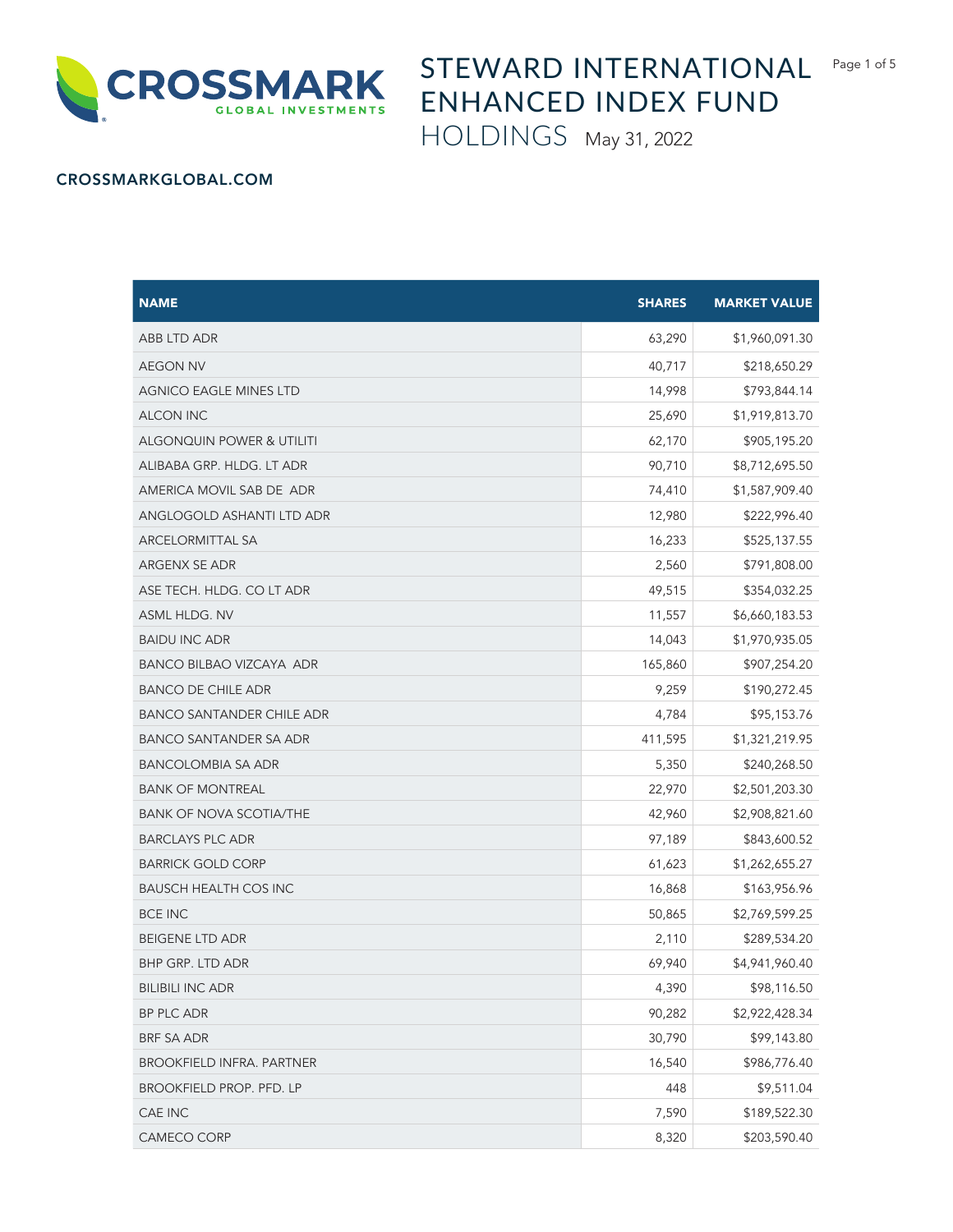| <b>NAME</b>                      | <b>SHARES</b> | <b>MARKET VALUE</b> |
|----------------------------------|---------------|---------------------|
| CANADIAN IMPERIAL BANK OF        | 33,520        | \$1,844,270.40      |
| CANADIAN NATL. RAILWAY CO        | 20,150        | \$2,292,667.00      |
| CANADIAN NATURAL RES. LTD        | 32,180        | \$2,134,499.40      |
| <b>CANADIAN PACIFIC RAILWAY</b>  | 30,640        | \$2,188,921.60      |
| <b>CANON INC ADR</b>             | 42,910        | \$1,089,484.90      |
| CEMEX SAB DE CV ADR              | 55,045        | \$257,060.15        |
| CENOVUS ENERGY INC               | 32,150        | \$744,915.50        |
| <b>CGI INC</b>                   | 15,510        | \$1,325,019.30      |
| CHINA LIFE INS. CO LT ADR        | 66,430        | \$509,518.10        |
| CHINA PETROLEUM & CHE ADR        | 9,016         | \$472,889.20        |
| CHUNGHWA TELECOM CO ADR          | 40,805        | \$1,754,615.00      |
| CNH INDL. NV                     | 29,960        | \$447,302.80        |
| <b>CREDICORP LTD</b>             | 2,277         | \$319,645.26        |
| CREDIT SUISSE GRP. AG ADR        | 60,759        | \$428,350.95        |
| CRH PLC ADR                      | 27,110        | \$1,124,793.90      |
| DEUTSCHE BK AG<br>COM STK        | 52,930        | \$591,757.40        |
| ECOPETROL SA ADR                 | 10,700        | \$180,830.00        |
| <b>ENBRIDGE INC</b>              | 70,540        | \$3,255,421.00      |
| ENEL AMERICAS SA ADR             | 37,710        | \$207,405.00        |
| ENI SPA ADR                      | 36,120        | \$1,094,436.00      |
| EQUINOR ASA ADR                  | 34,797        | \$1,310,455.02      |
| <b>FERGUSON PLC</b>              | 8,580         | \$1,025,824.80      |
| <b>FERRARI NV</b>                | 5,960         | \$1,162,021.20      |
| <b>FIRSTSERVICE CORP</b>         | 4,110         | \$526,614.30        |
| FOMENTO ECONOMICO MEX ADR        | 16,410        | \$1,228,124.40      |
| FORTIS INC/CANADA                | 39,030        | \$1,965,550.80      |
| FRANCO-NEVADA CORP               | 7,810         | \$1,109,488.60      |
| FRESENIUS MEDICAL CAR ADR        | 20,720        | \$632,167.20        |
| GDS HLDGS. LTD ADR               | 880           | \$24,631.20         |
| <b>GENMAB A/S ADR</b>            | 32,930        | \$996,132.50        |
| <b>GERDAU SA ADR</b>             | 36,060        | \$219,966.00        |
| GILDAN ACTIVEWEAR INC            | 9,810         | \$308,818.80        |
| <b>GOLD FIELDS LTD ADR</b>       | 24,090        | \$225,000.60        |
| <b>GRUPO AEROPORTUARIO D ADR</b> | 1,810         | \$272,187.80        |
| <b>GRUPO TELEVISA SAB ADR</b>    | 23,020        | \$235,034.20        |
| HDFC BANK LTD ADR                | 37,050        | \$2,132,968.50      |
| HONDA MOTOR CO LTD ADR           | 55,620        | \$1,384,938.00      |
| HSBC HLDGS. PLC ADR              | 117,111       | \$3,918,534.06      |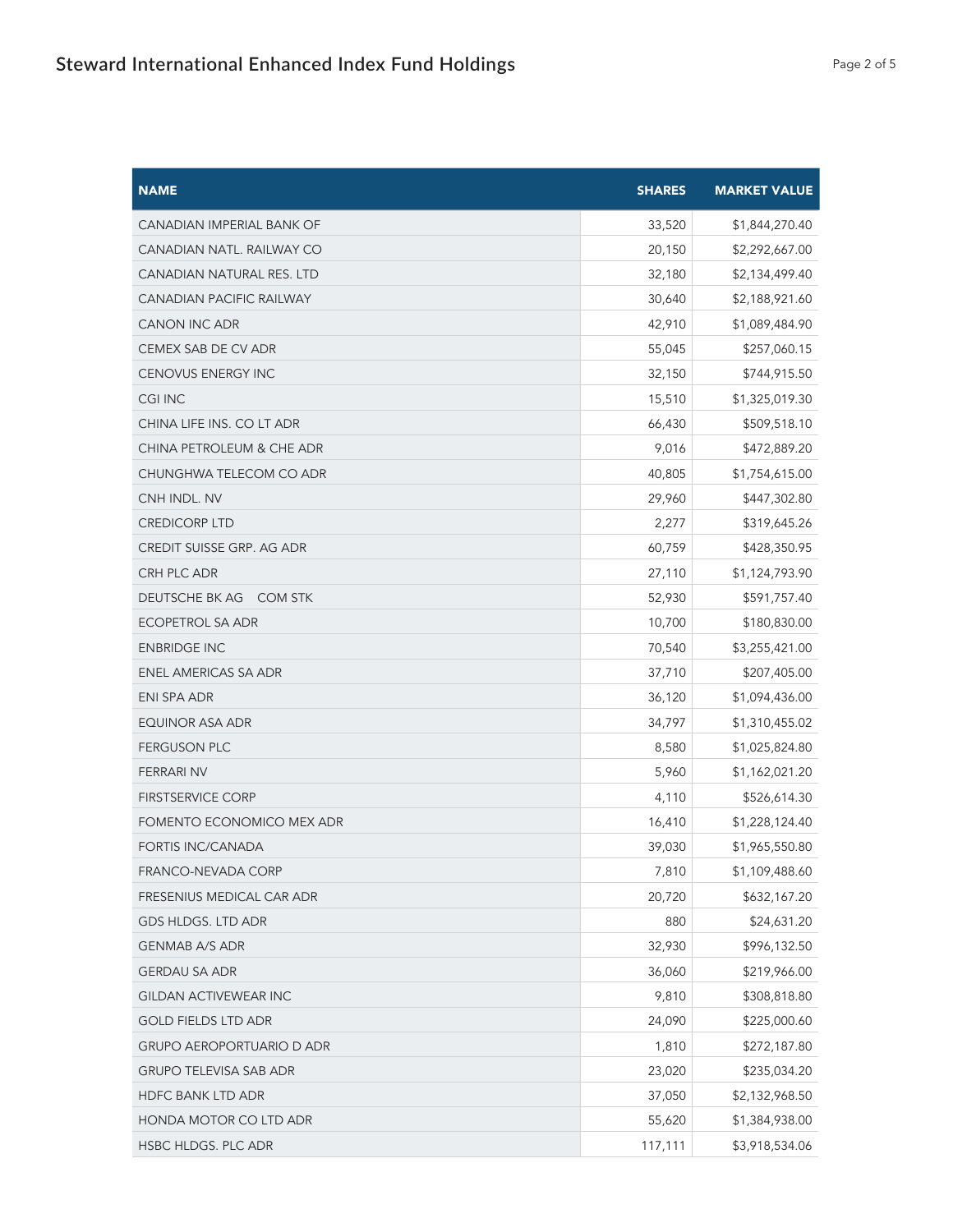| <b>NAME</b>                      | <b>SHARES</b> | <b>MARKET VALUE</b> |
|----------------------------------|---------------|---------------------|
| <b>HUAZHU GRP. LTD ADR</b>       | 1,700         | \$55,250.00         |
| <b>ICICI BANK LTD ADR</b>        | 73,040        | \$1,406,020.00      |
| <b>IMPERIAL OIL LTD</b>          | 8,160         | \$452,472.00        |
| <b>INFOSYS LTD ADR</b>           | 106,180       | \$2,002,554.80      |
| ING GROEP NV ADR                 | 103,570       | \$1,172,412.40      |
| <b>INTERCONTINENTAL HOTE ADR</b> | 8,773         | \$553,664.03        |
| ITAU UNIBANCO HLDG. S ADR        | 222,437       | \$1,218,954.76      |
| <b>IVECO GRP. NV</b>             | 5,992         | \$38,113.82         |
| JAMES HARDIE IND PLC-SP A        | 17,870        | \$461,582.10        |
| <b>JD.COM INC ADR</b>            | 48,150        | \$2,702,178.00      |
| <b>KB FINL. GRP. INC ADR</b>     | 23,110        | \$1,131,003.40      |
| KE HLDGS. INC ADR                | 11,590        | \$155,306.00        |
| <b>KINROSS GOLD CORP</b>         | 44,170        | \$198,765.00        |
| <b>KONINKLIJKE PHILIPS NV</b>    | 34,065        | \$883,305.45        |
| LLOYDS TSB GROUP ADR REP         | 425,905       | \$958,286.25        |
| LOGITECH INTL. SA                | 8,560         | \$520,362.40        |
| MAGNA INTL. INC                  | 11,060        | \$718,015.20        |
| <b>MANULIFE FINL. CORP</b>       | 80,270        | \$1,487,403.10      |
| MITSUBISHI UFJ FINL. ADR         | 320,870       | \$1,819,332.90      |
| MIZUHO FINL. GRP. INC ADR        | 315,100       | \$734,183.00        |
| NATIONAL GRID PLC ADR            | 31,329        | \$2,330,251.02      |
| NATURA HLDG. SA ADR              | 21,670        | \$151,473.30        |
| NATWEST GRP. PLC ADR             | 67,028        | \$391,443.52        |
| NETEASE INC ADR                  | 20,365        | \$2,112,461.45      |
| NI FDS TREAS PORT PREMIER        | 2,460,856     | \$2,460,855.73      |
| NIO INC ADR                      | 30,350        | \$527,786.50        |
| NOKIA OYJ ADR                    | 167,640       | \$839,876.40        |
| NOMURA HLDGS. INC ADR            | 85,620        | \$334,774.20        |
| NUTRIEN LTD                      | 17,273        | \$1,678,762.87      |
| OPEN TEXT CO<br>COM NPV          | 22,380        | \$917,803.80        |
| ORANGE SPONSORED ADR             | 80,550        | \$1,006,069.50      |
| ORIX CORP ADR                    | 9,020         | \$859,064.80        |
| PAGSEGURO DIGITAL LTD            | 3,280         | \$50,380.80         |
| PEARSON PLC ADR                  | 31,390        | \$301,971.80        |
| PEMBINA PIPELINE CORP            | 18,680        | \$751,683.20        |
| PETROCHINA CO LTD ADR            | 7,760         | \$404,994.40        |
| PETROLEO BRASILEIRO S ADR        | 94,420        | \$1,310,549.60      |
| PETROLEO BRASILEIRO S ADR        | 114,030       | \$1,433,357.10      |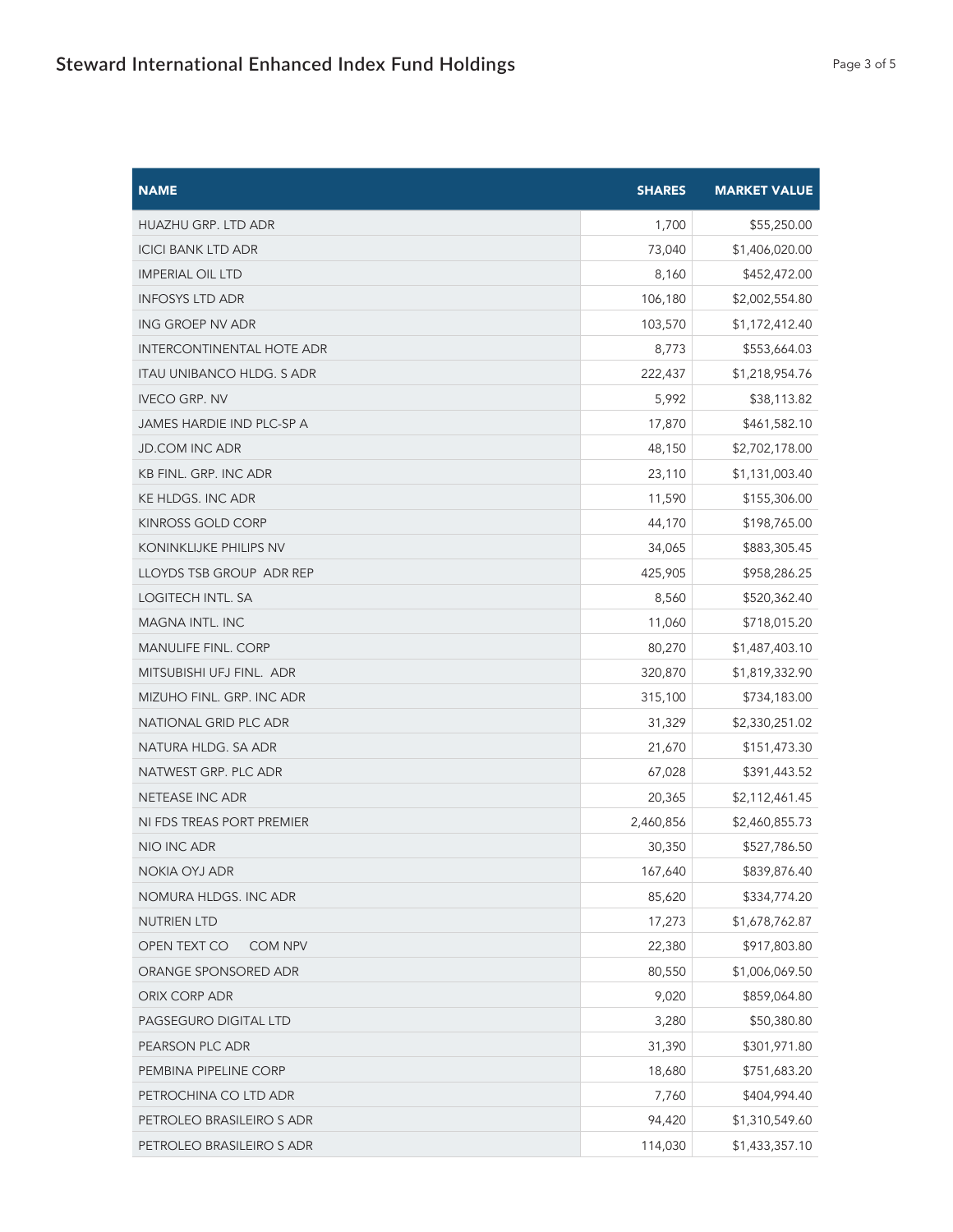| <b>NAME</b>                      | <b>SHARES</b> | <b>MARKET VALUE</b> |
|----------------------------------|---------------|---------------------|
| PINDUODUO INC ADR                | 10,380        | \$522,633.00        |
| POSCO HOLDINGS ADR               | 16,140        | \$928,372.80        |
| PRUDENTIAL PLC ADR               | 40,400        | \$1,066,156.00      |
| QIAGEN NV                        | 23,564        | \$1,082,765.80      |
| RELX PLC ADR                     | 73,793        | \$2,113,431.52      |
| RESTAURANT BRANDS INTL. I        | 14,555        | \$764,283.05        |
| RIO TINTO PLC ADR                | 30,152        | \$2,214,362.88      |
| ROGERS COMMS. INC                | 21,780        | \$1,116,660.60      |
| ROYAL BANK OF CANADA             | 48,770        | \$5,095,489.60      |
| RYANAIR HLDGS. PLC ADR           | 3,928         | \$342,521.60        |
| SAP SE ADR                       | 34,700        | \$3,464,448.00      |
| <b>SASOL LTD ADR</b>             | 16,360        | \$425,523.60        |
| SHAW COMMS. INC                  | 32,290        | \$913,807.00        |
| SHELL PLC ADR                    | 106,835       | \$6,326,768.70      |
| SHINHAN FINL. GRP. CO ADR        | 29,980        | \$1,036,408.60      |
| <b>SHOPIFY INC</b>               | 2,830         | \$1,061,589.60      |
| SIBANYE STILLWATER LT ADR        | 17,340        | \$225,246.60        |
| SK TELECOM CO LTD ADR            | 6,350         | \$162,369.50        |
| SMITH & NEPHEW PLC ADR           | 27,440        | \$898,111.20        |
| SOCIEDAD QUIMICA Y MI ADR        | 8,170         | \$867,408.90        |
| SONY GRP. CORP ADR               | 36,050        | \$3,391,223.50      |
| SOUTHERN COPPER CORP             | 4,933         | \$304,760.74        |
| <b>STELLANTIS NV</b>             | 65,150        | \$983,765.00        |
| STMICROELECTRONICS NV            | 26,980        | \$1,081,358.40      |
| <b>STONECO LTD</b>               | 770           | \$7,730.80          |
| SUMITOMO MITSUI FINL. ADR        | 182,750       | \$1,114,775.00      |
| SUN LIFE FINL. INC               | 32,340        | \$1,578,515.40      |
| <b>SUNCOR ENERGY INC</b>         | 39,088        | \$1,578,373.44      |
| SUZANO SA ADR                    | 23,870        | \$266,627.90        |
| TAIWAN SEMICON. MFG. ADR         | 134,560       | \$12,823,568.00     |
| TATA MOTORS LTD ADR              | 11,270        | \$321,195.00        |
| TC ENERGY CORP                   | 35,280        | \$2,040,595.20      |
| TECK RES. LTD                    | 12,873        | \$534,744.42        |
| TELEFONAKTIEBOLAGET L ADR        | 110,090       | \$889,527.20        |
| <b>TELEFONICA SA ADR</b>         | 169,980       | \$904,293.60        |
| <b>TELKOM INDONESIA PERS ADR</b> | 24,450        | \$717,852.00        |
| <b>TELUS CORP</b>                | 76,570        | \$1,917,312.80      |
| THOMSON REUTERS CORP             | 14,794        | \$1,465,197.76      |